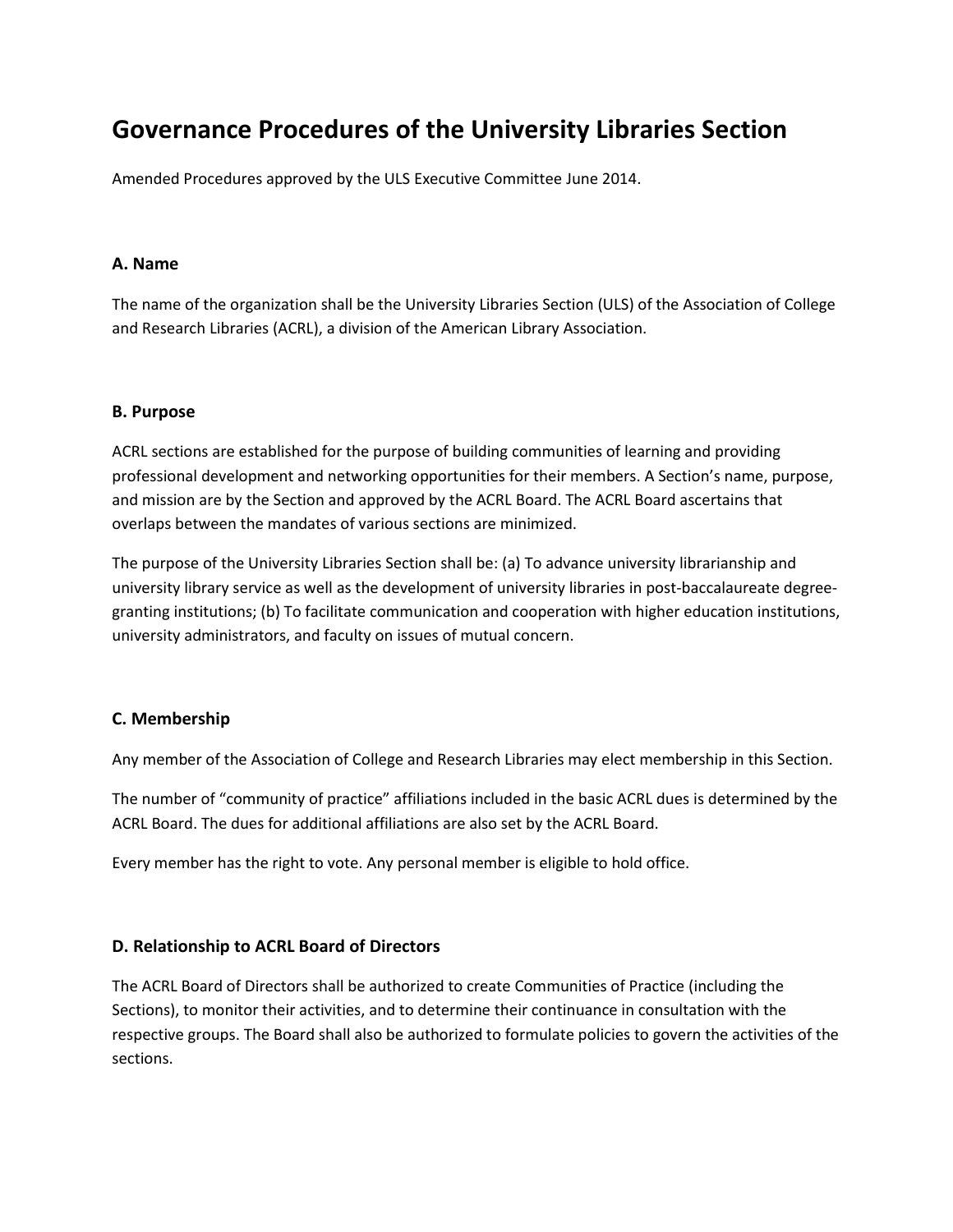The Board liaison role provides a critical connection between the University Libraries Section and the ACRL Board of Directors. This liaison role can be particularly helpful in providing perspective, guidance, and insight on ACRL policies, procedures, and initiatives; soliciting feedback from the University Libraries Section on proposed Board actions; and providing advice on Action Plan Proposals and Board Action Forms that the University Libraries Section's leaders will need to submit for official ACRL Board and ACRL Executive Committee action/decisions.

The ACRL Board of Directors is the voice for the Association. The University Libraries Section is not authorized to speak for the Association except via the ACRL Board of Directors. ULS leaders need to refrain from issuing statements, taking positions, or endorsing any statements or positions except with the Board's approval.

# **E. Meetings**

The University Libraries Section's meetings, whether virtual or at the ALA conferences are scheduled by the ULS Chair.

Virtual meetings are conducted within the context of the ALA/ACRL policies and guidelines. The ALA Policy Manual 7.4.1 defines a meeting as "an official assembly, for any length of time following a designated starting time, of the members of any board, committee task force, commission, etc., during which the members do not separate except for a recess and in which the assembly has the capacity to formalize decisions." Conference calls, Internet chat sessions (and their equivalents), and in-person meetings are recognized as meetings subject to the open meetings policy (ALA Policy 7.4.4). Committees must confirm all decisions made in these forums by affirming the actions at the next face-to-face meeting.

There is a distinction between carrying on work of a committee electronically and conducting an electronic meeting. Asynchronous electronic discussions by electronic mail or other asynchronous communication methods do not constitute meetings because they are not an official assembly with a designated starting time (ALA Policy Manual 7.4.1).

The *Standard Code of Parliamentary Procedure* applies to meetings of the ULS to the extent that the Code is applicable, upholds the integrity of voting processes, facilitates progress, and ensures equality, fairness, and common sense.

A quorum constitutes a majority of the voting members of a committee or group present at a meeting.

# **F. Officers**

The officers of the Section shall be chair, vice-chair/chair-elect, past chair, and secretary. The Chair shall serve for one year. The Vice-Chair/Chair-Elect shall serve for one year. The Past Chair shall serve for one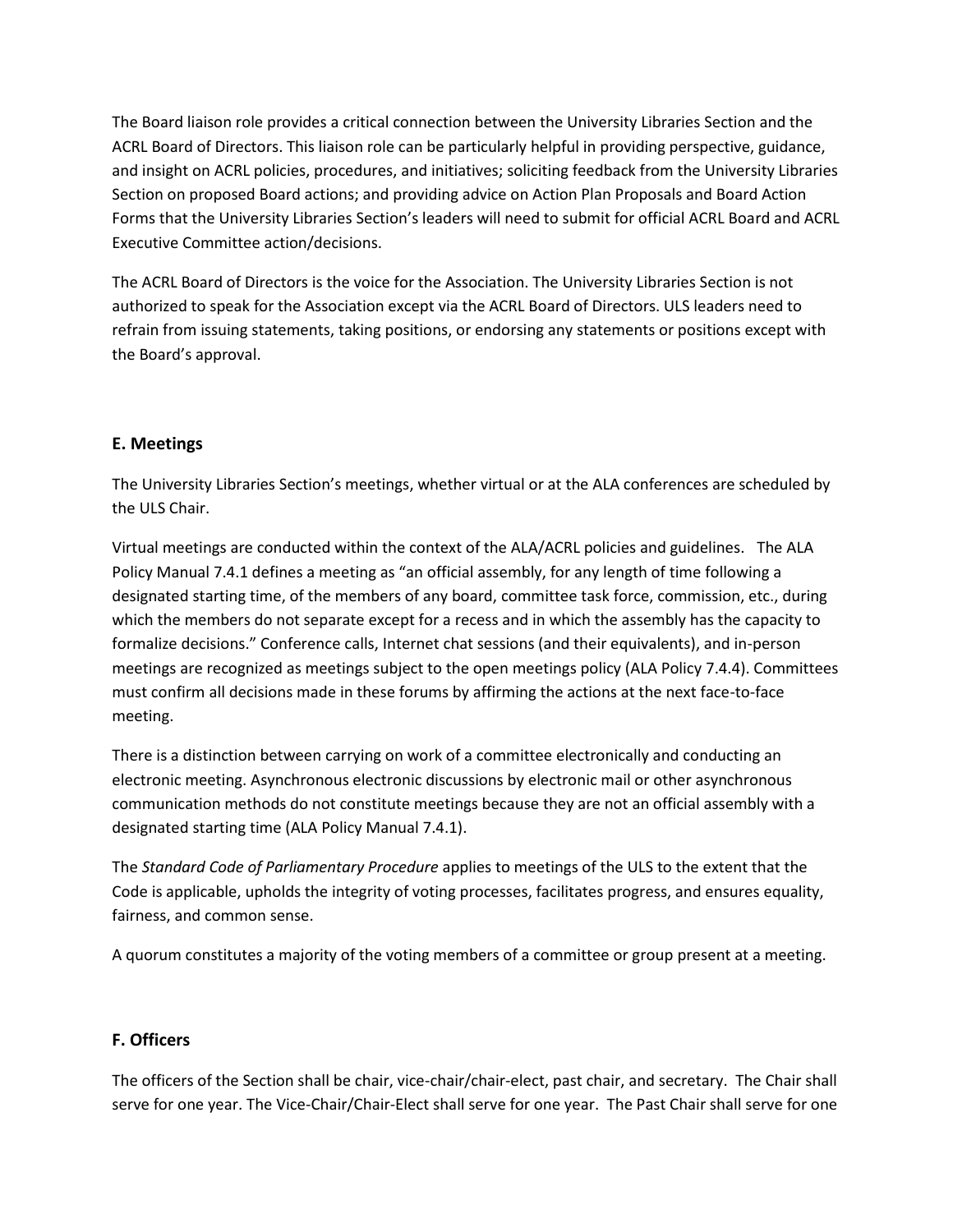year. The Secretary shall serve for two years. All terms of office shall begin at the adjournment of the Annual Conference.

# **G. Executive Committee**

The ULS Executive Committee coordinates the activities and initiatives of the University Libraries Section. Committees, discussion groups, and other ad-hoc groups are created and appointed to do the work of the ULS, attain the strategic goals of the ULS, and fulfill the mission of the ULS.

The Executive Committee consists of the Chair, Vice-Chair/Chair-Elect, Past Chair, Secretary, and six (6) elected members-at-large. The chairs of the standing committees and conveners of the discussion groups shall serve as ex-officio voting members. The chairs of the ad-hoc committees shall serve as nonvoting, ex-officio members. The ULS Chair is the Chair of the Executive Committee.

The elected members-at-large serve for three years with two new members elected each year. Chairs of ULS standing committees shall serve as members of the Executive Committee for the term of their appointments as chairs.

# **H. Standing Committees, Special or Ad Hoc Committees, and Discussion Groups**

Committees of the Section may be authorized or discontinued by the chair with the approval of the Executive Committee.

Standing committees are created and appointed to focus on the activities and issues of the ULS that require continuity of attention by the members. Members of standing committees are generally appointed for terms of two years and can be reappointed for a second term of two years. Members shall not serve on a standing committee for more than 5 consecutive years. Appointments to standing committees are made to provide expertise, continuity of membership, and to allow or facilitate broad representation of the membership.

Special or ad hoc committees are created and appointed by the ULS Chair, with the approval of the ULS Executive Committee, to focus on a particular topic or assignment. These committees may not be continued beyond 3 years without review and approval by the ULS Executive Committee.

Discussion groups provide opportunities for members to discuss common issues and concerns. Members of the ULS interested in discussing common issues and concerns may petition the ULS Executive Committee to create a formal discussion group. Discussion groups are approved by the ULS Executive Committee. A chair or co-chairs and other officers if appropriate or needed shall be elected by the members of the discussion group. A discussion group can be dissolved at its own request or by the ULS Executive Committee if the discussion group becomes inactive. All interested members of the ULS are eligible to participate at the meetings of a discussion group.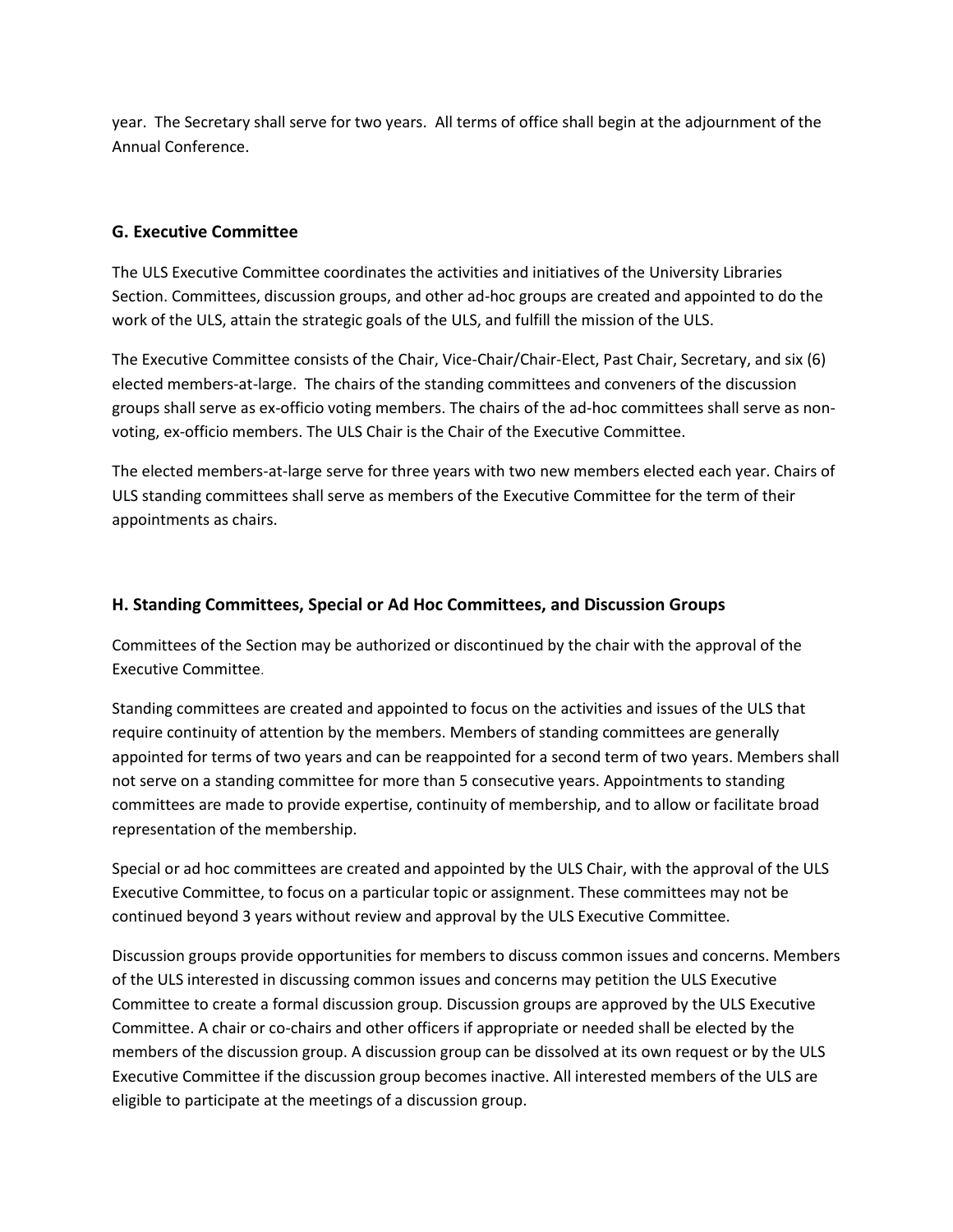## **I. Nominations and Elections**

The Vice-Chair/Chair-Elect shall appoint a Nominating Committee of at least 3 members who will serve for one year, designating one of the members as the chair. The Nominating Committee shall select a slate of two nominees for each of the offices of Vice-Chair/Chair-Elect, Secretary, and two members-atlarge. In order to be nominated, elected, and serve on the Section's Executive Committee, a person must be a current member of the Section (with ALA, ACRL, and Section dues—if applicable—paid), and have consented to their candidacy.

To assist the ULS membership in making informed choices, the candidates shall be asked to provide a statement of objectives for the Section in time for the statement to be published prior to the election.

Additional nominees can be made via petition by at least 20 members of the ULS. Petitions need to be filed with the Secretary of the ULS and the Executive Director of the Association of College and Research Libraries at least 3 months prior to the date of the election. These nominees need to be personal members of the Section, submit a statement of objectives, and need to consent to their candidacy in writing.

Elections are conducted electronically by the American Library Association. In the case of a tie vote, the successful candidate shall be determined by lot. Elections will be held in accordance with ALA and ACRL bylaws and procedures. The candidate receiving the largest number of votes will be elected.

# **J. Vacancies**

*Chair*: If the Office of the Chair becomes vacant, the ULS Executive Committee shall designate one of its members to act as Chair until the next election. At the next election, the designated Chair becomes the new Past Chair, the Vice-Chair/Chair-Elect becomes the new Chair, and a new Vice-Chair/Chair-Elect is elected.

*Vice-Chair/Chair-Elect*: If the office of the Vice-Chair/Chair-Elect becomes vacant, the ULS Executive Committee shall designate one of its members to act as Vice-Chair/Chair-Elect until the next election. At the next election, the Chair becomes the new Past Chair, the designated Vice-Chair/Chair-Elect becomes the new Chair, and a new Vice-Chair/Chair-Elect is elected.

*Chair and Vice-Chair/Chair-Elect*: If the offices of both the Chair and the Vice-Chair/Chair-Elect become vacant simultaneously, the ULS Executive Committee shall designate one of its members to act as the Chair and one of its members to act as Vice-Chair/Chair-Elect until the next election. At the next election, the designated Chair becomes the new Past Chair, the designated Vice-Chair/Chair-Elect becomes the new Chair, and a new Vice-Chair/Chair-Elect is elected.

*Secretary*: If the office of the Secretary becomes vacant, the ULS Executive Committee shall designate one of its members to act as the Secretary. At the next election, a new Secretary is elected.